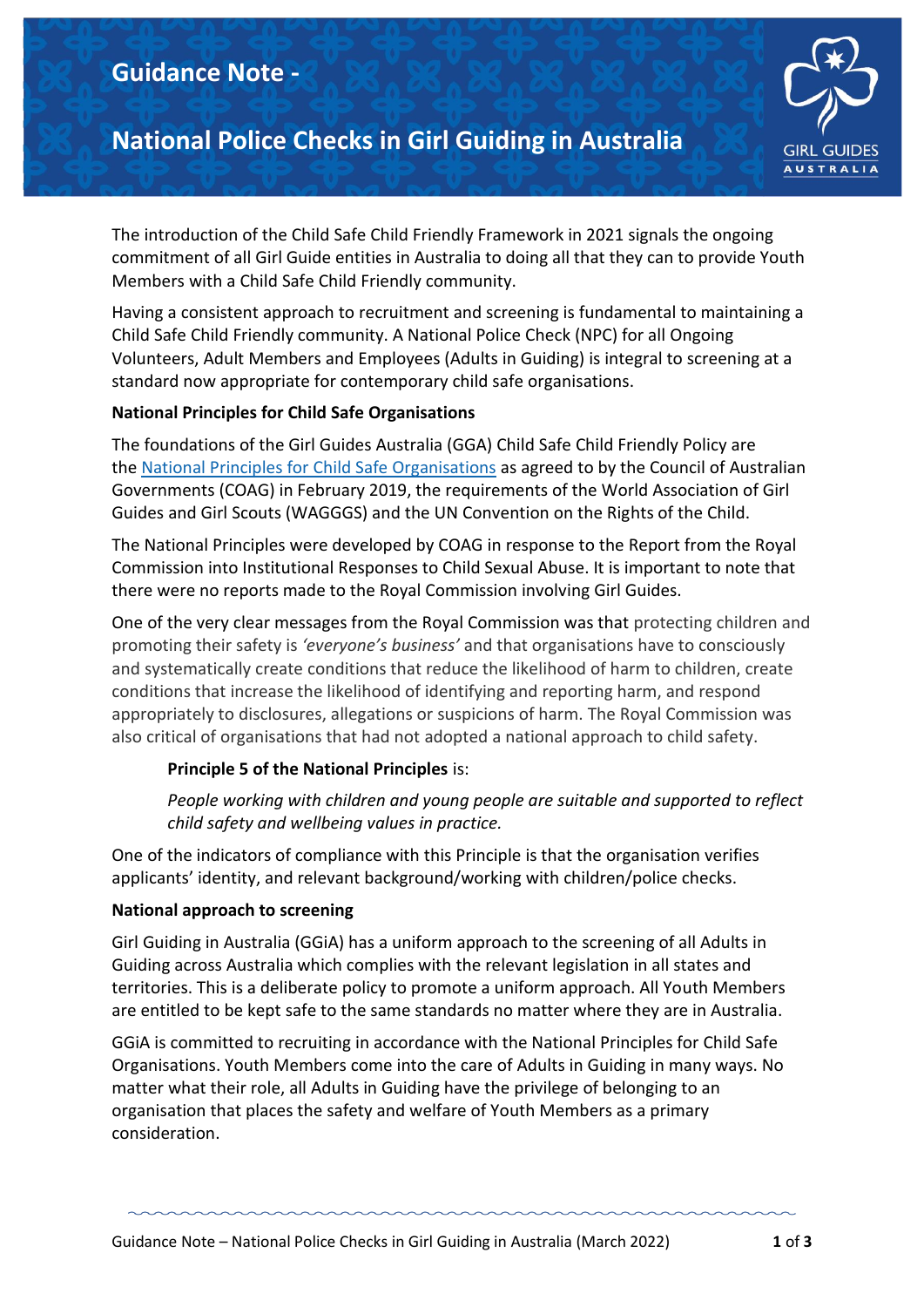Recruitment of all Volunteers will be conducted in an accountable and transparent manner outlined in the Procedures and Guidance Notes for the Child Safe Child Friendly Policy. This Guidance Note focusses on the National Police Check (NPC).

A NPC is just one factor that contributes to a Child Safe Child Friendly recruitment process.

Other factors that contribute to the Child Safe Child Friendly community are requirements around Working with Children Check (WWCC) or equivalent, referee checking, supervision and training.

This suite of measures represents best practice for organisations that work with children. Girl Guides not only works with children., it focuses on giving girls and young women a voice and an opportunity to build lifelong friendships and networks. These two core elements alone encourage those in Guiding to speak up for themselves and others, an essential part of creating a child safe culture.

## **What has changed?**

Prior to 2021, a number of State Girl Guide Organisations were already undertaking police checking or had done so in the recent past. This will now be a consistent requirement across all of Australia.

## **How is a NPC different to a WWCC or its equivalent?**

Currently, there is a different WWCC (or equivalent) in every state and territory in Australia. There is no consistency in the name of the check, nor is there consistency in the standards applied. The inconsistency in the standard of the outcomes of these different WWCCs results from a number of differences in the checking process including the:

- definition of sexual assault applied
- sources of information considered in the checking process
- different offences that provide an absolute bar to issuing a clear WWCC
- different criteria for when a WWCC or equivalent is required
- different exemptions from the requirement to hold a WWCC
- process being undertaken by different 'government' entities
- transparency of the risk assessment process to enable an accurate comparison

None of the current WWCC processes across Australia screen out for fraud offences. Drink driving and other substance misuse offences are risk assessed by the agency. These are both matters that may be inconsistent with a person engaging with Girl Guides. They may impact both the safety of Youth Members directly and the maintenance of a Child Safe Child Friendly community. Generally, matters such as parking fines and the occasional speeding or other minor traffic offence will not be considered as a bar from engagement with Girl Guides unless they are part of an overall pattern of disregard for the law (and therefore contrary to the GGA Code of Conduct).